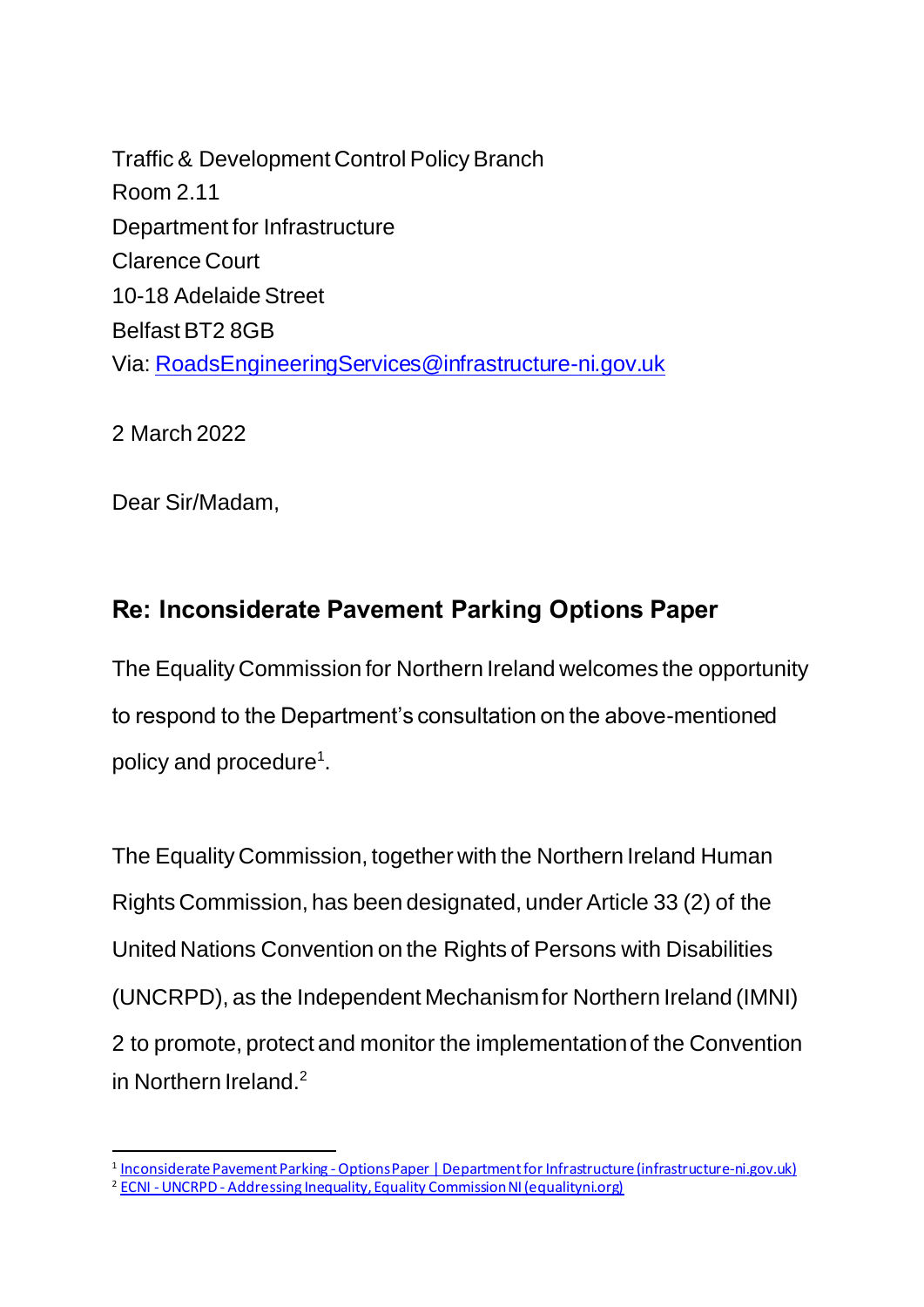Together with the Scottish Human Rights Commission and the Equality and Human Rights Commission we comprise the United Kingdom Independent Mechanism (UKIM).

## **United Nations Convention on the Rights of Persons with Disabilities (UNCRPD)**

Article 9 of the UNCRPD addresses the issue of Accessibility and states the following:

- 1. To enable persons with disabilities to live independently and participate fully in all aspects of life, States Parties shall take appropriate measures to ensure to persons with disabilities access, on an equal basis with others, to the physical environment, to transportation, to information and communications, including information and communications technologies and systems, and to other facilities and services open or provided to the public, both in urban and in rural areas. These measures, which shall include the identification and elimination of obstacles and barriers to accessibility, shall apply to, inter alia:
	- a) Buildings, roads, transportation and other indoor and outdoor facilities, including schools, housing, medical facilities and workplaces;
	- b) Information, communications and other services, including electronic services and emergency services.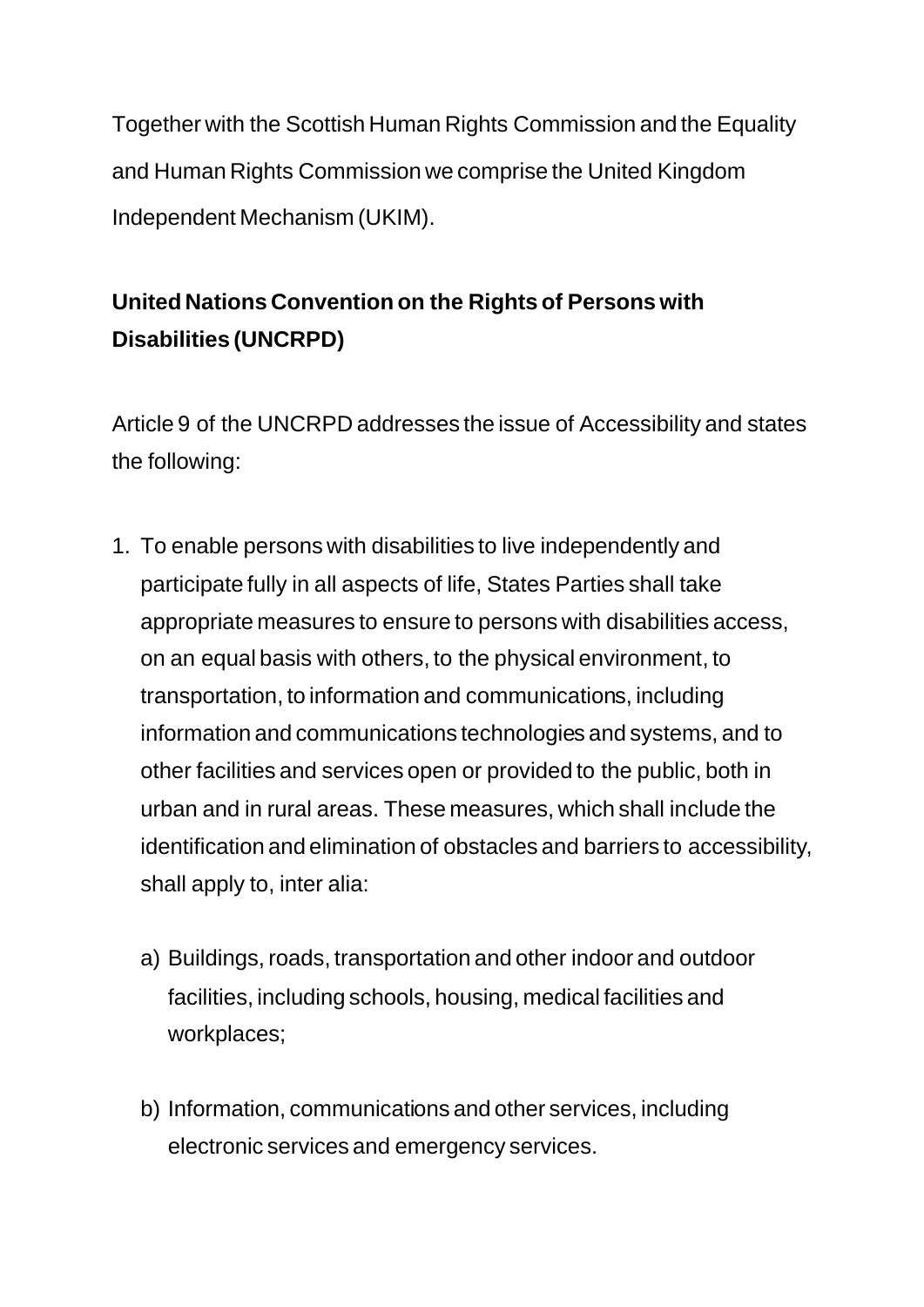2. States Parties shall also take appropriate measures:

a) To develop, promulgate and monitor the implementation of minimum standards and guidelines for the accessibility of facilities and services open or provided to the public;

b) To ensure that private entities that offer facilities and services which are open or provided to the public take into account all aspects of accessibility for persons with disabilities;

c) To provide training for stakeholders on accessibility issues facing persons with disabilities;

d) To provide in buildings and other facilities open to the public signage in Braille and in easy to read and understand forms;

e) To provide forms of live assistance and intermediaries, including guides, readers and professional sign language interpreters, to facilitate accessibility to buildings and other facilities open to the public;

f) To promote other appropriate forms of assistance and support to persons with disabilities to ensure their access to information;

g) To promote access for persons with disabilities to new information and communications technologies and systems, including the Internet;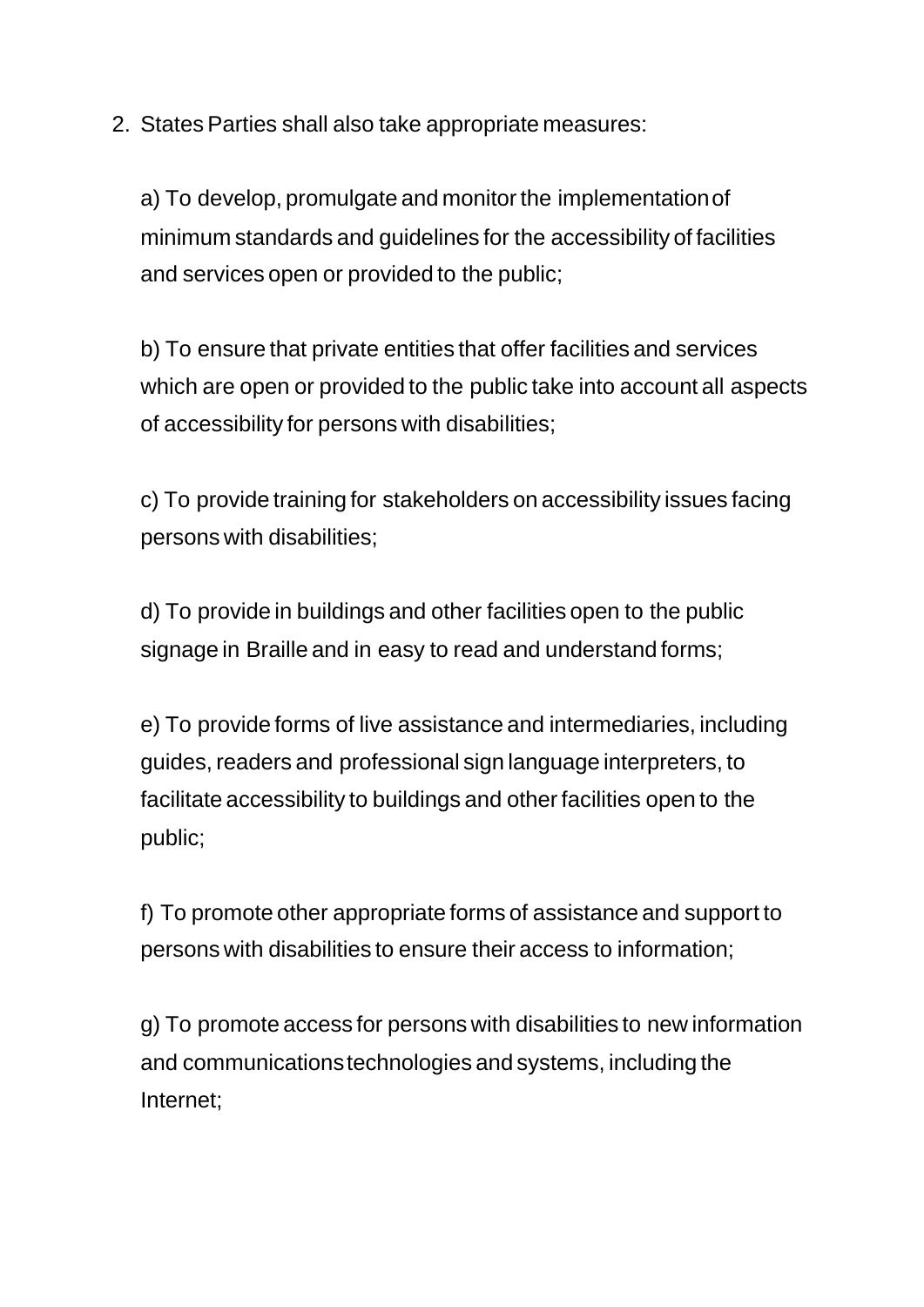h) To promote the design, development, production and distribution of accessible information and communications technologies and systems at an early stage, so that these technologies and systems become accessible at minimum cost.

## **Kerb Parking & Proposed Options**

The Commission welcomes the Department's plans to address difficulties caused by pavement parking in Northern Ireland and would view this as consistent with the Northern Ireland Executive's commitment to implement the Convention in full.

The Commission does not have a specific view on which option should be adopted. We note that in 2020 The Inclusive Mobility and Transport Advisory Committee (IMTAC) sought views on pavement clutter from disability stakeholders<sup>3</sup> and recommended that the default position in Northern Ireland should be that pavement parking be made illegal, stating the following:

*Imtac recognises that the design of our streets and the nature of our travel patterns mean that a complete ban on all pavement parking is currently unrealistic. However we should send out a clear message through legislation that as a society it is something that we should be working towards eradicating. Learning lessons from Scotland, bringing forward legislation that makes pavement parking illegal as the default position, whilst permitting exemptions in certain circumstances, is the starting point to this process.* 

<sup>&</sup>lt;sup>3</sup> Microsoft Word - [Pavement workshop report \(Final Version\).docx \(imtac.org.uk\)](https://www.imtac.org.uk/sites/imtac/files/media-files/Pavement%20workshop%20report%20%28Final%20Version%29.pdf)